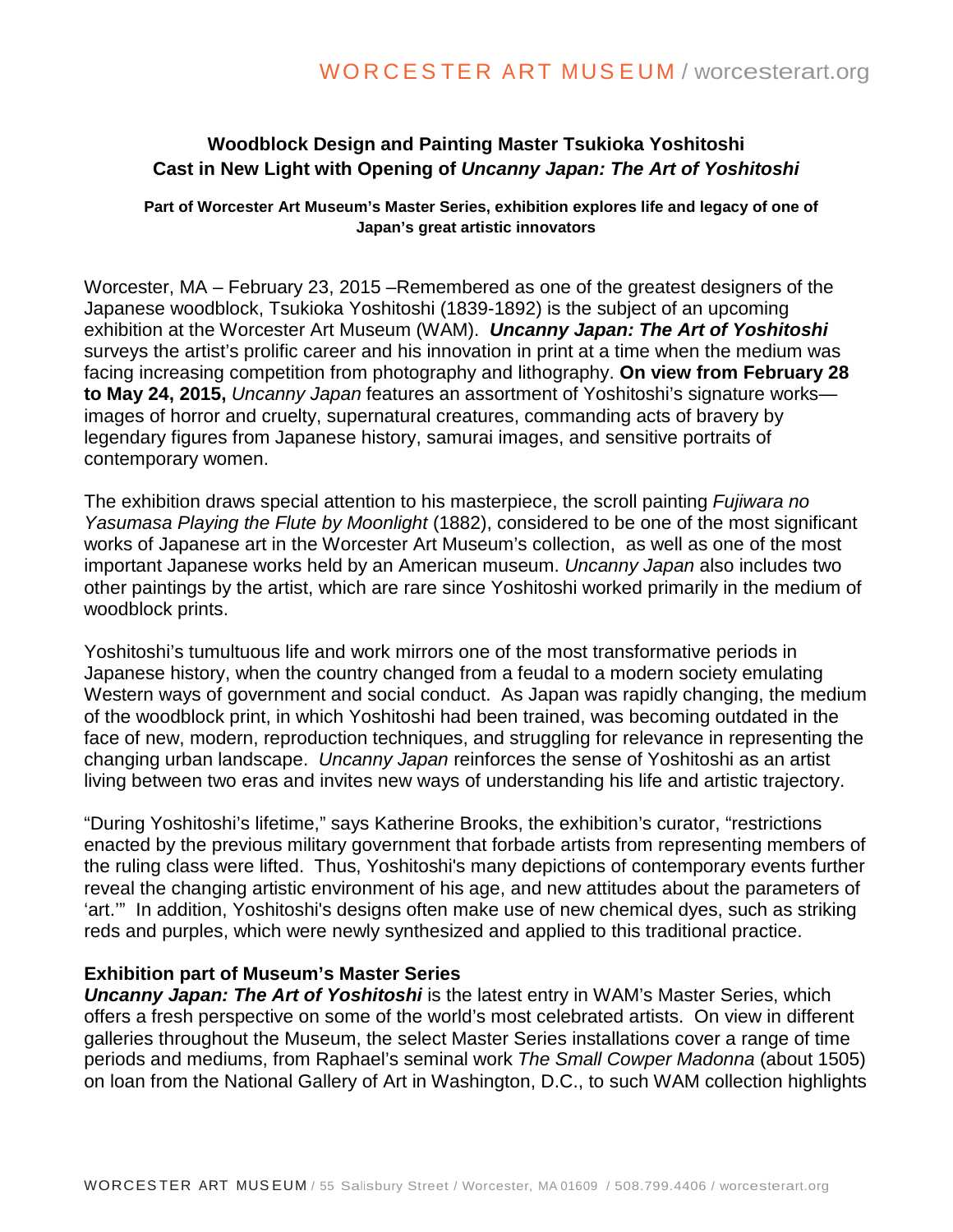as Yoshitoshi's *Fujiwara no Yasumasa Playing the Flute by Moonlight* (1882). Each Master Series artwork is coupled with a dedicated art program on the third Thursday of each month, which uses the canvas as a portal for developing a more nuanced understanding of some of the most pivotal figures in art history.

*Uncanny Japan: The Art of Yoshitoshi*, will be the focus of the Worcester Art Museum's sixth and last **Master Series Third Thursday event** for this year. Taking place on **Thursday, May 21 at 6pm**, the evening will feature a presentation on historic Japanese flutes by composer Shirish Korde. In addition, flutist Alice Jones will perform three musical pieces, including Korde's famed "The Tenderness of Cranes." The program is free with Museum admission.

For more information about *Uncanny Japan* and Yoshitoshi, visit <http://www.worcesterart.org/exhibitions/uncanny-japan-yoshitoshi/>

# **Related Programs**

In conjunction with *Uncanny Japan*, WAM will host a day-long celebration of Japanese culture on **Sunday, March 22 from 11 am to 5 pm.** WAM's Japanese Cherry Blossom Festival invites visitors to enjoy music, games, art making, and performances. The event is free with Museum admission.

A companion exhibition, [Samurai!,](http://r20.rs6.net/tn.jsp?e=001w1lZydE5FpKvaQwTnpAlX6LorkK5RtAfY0A5K0VnaWkYvnEEFcnPlCibGUmg0idkjmpbF90_si-Aur6EBHo4W47E_EffF635L_5NJcSJ9UHnYsvSGs1nzDFYl1cK812Or2iH7IjOrUuibU1TiRmoUA==) which spotlights Japanese tradition and myth in the contemporary imagination, opens at the Worcester Art Museum on **April 18.** 

#### **ABOUT THE WORCESTER ART MUSEUM:**

Founded in 1898, the Worcester Art Museum serves Worcester and the broader region. The Museum houses an encyclopedic collection of paintings, sculpture, decorative arts, photography, prints, drawings, and new media. WAM's collection has historically been strongest in European Renaissance paintings, but with recent acquisitions and donations, like Veronese's Venus Disarming Cupid and the integration of the collection from the Higgins Armory Museum, it continues to diversify and expand its curatorial and programmatic offerings. Symbolized by the opening of the Salisbury Street doors in 2012, the Museum continues toward its goal of accessibility for all visitors.

# **GENERAL INFO**

The Worcester Art Museum, located at 55 Salisbury Street in Worcester, MA, is open Wednesday through Friday and Sunday from 11am to 5pm; Saturday from 10am to 5pm; and every third Thursday from 11am to 8pm.

**Admission:** The first Saturday of each month: Free Admission from 10am-noon.

**General Admission:** \$14 for adults, \$6 for children 4-17, \$12 for seniors 65+, \$12 for college students with ID. Members and children under 4 are free. Parking is free. For more information, visit worcesterart.org.